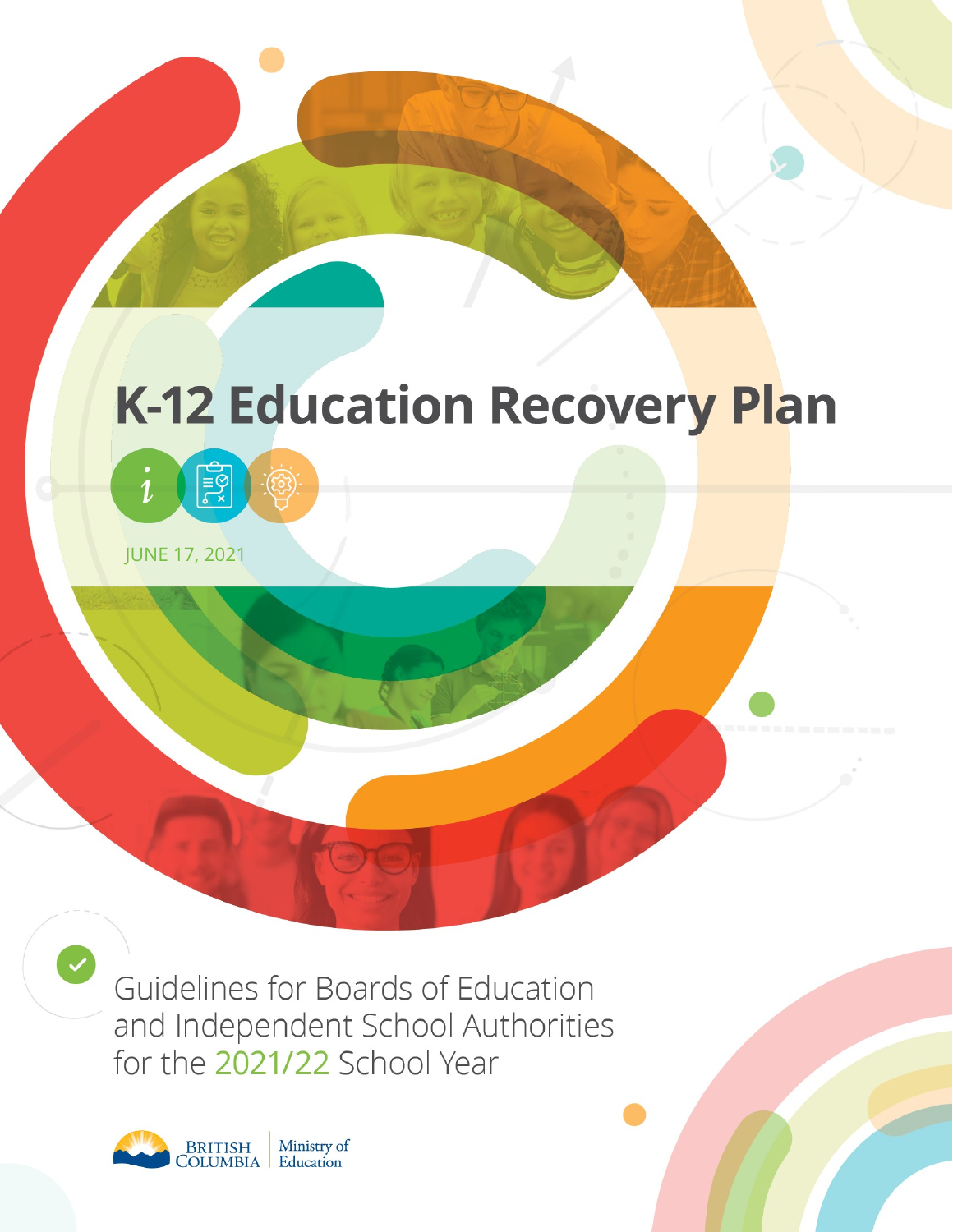### **Contents**

<span id="page-1-0"></span>

| Students With Disabilities/Diverse Abilities and Students Requiring Additional Support  12 |  |
|--------------------------------------------------------------------------------------------|--|
|                                                                                            |  |
|                                                                                            |  |
|                                                                                            |  |
|                                                                                            |  |
|                                                                                            |  |
|                                                                                            |  |
|                                                                                            |  |
|                                                                                            |  |
|                                                                                            |  |
|                                                                                            |  |
|                                                                                            |  |
|                                                                                            |  |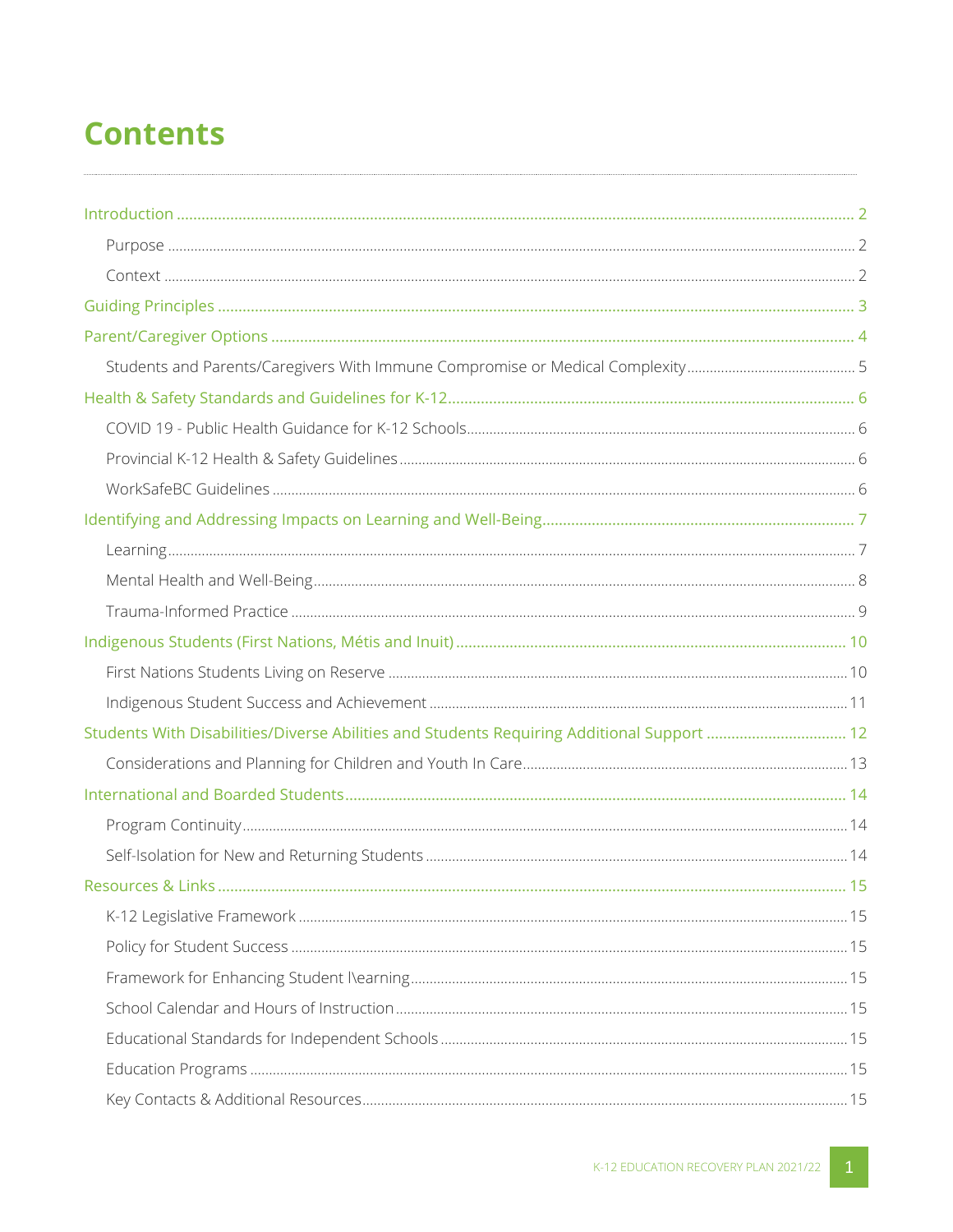### <span id="page-2-0"></span>**Introduction**

#### Purpose

This guide provides direction to boards of education and independent school authorities to deliver educational programs and supports in line with provincial pandemic recovery efforts in the 2021/22 school year by:

- o Clarifying provincial expectations.
- o Providing guidance across a number of key topics.
- o Including links to additional information and resources that can support local decision-making and communication.

Boards/authorities are encouraged to apply a compassionate and trauma-informed leadership lens in their recovery planning - one that places people (and their mental and social-emotional well-being) at the centre and that recognizes the importance of meeting students and staff where they are.

This guide, and the **Provincial COVID-19 Health & Safety Guidelines for K-12**, will be further updated in August 2021 to address additional topics and resources. [See the Health and Safety Guidelines for K-12 section](#page-6-0) for more information.

#### <span id="page-2-1"></span>**Context**

On May 25, 2021, the Provincial Government announced [BC's Restart Plan](https://www2.gov.bc.ca/gov/content/covid-19/info/restart), a four-step plan that focuses on a safe and gradual return to normal activities. In line with the provincial Restart Plan, B.C.'s K-12 sector is planning for a full return to in-class instruction in the 2021/22 school year with an emphasis on pandemic recovery and continuing to provide safe learning environments for students and staff.

Through the tremendous efforts of educators, support staff and administrators, B.C. was one of the few jurisdictions to keep K-12 schools open and operating safely throughout the 2020/21 school year. This approach allowed many students to continue to benefit from the important academic, social and emotional supports that accompany in-person learning.

As the K-12 sector shifts from pandemic response to recovery, it is important to recognize students, staff and families have been impacted in many different ways and that some of the longer-term impacts of the pandemic are yet to be realized. Work is already underway across the province, with schools, school districts and community partners taking action to identify these impacts and put necessary supports in place, and these recovery activities will continue throughout the year ahead.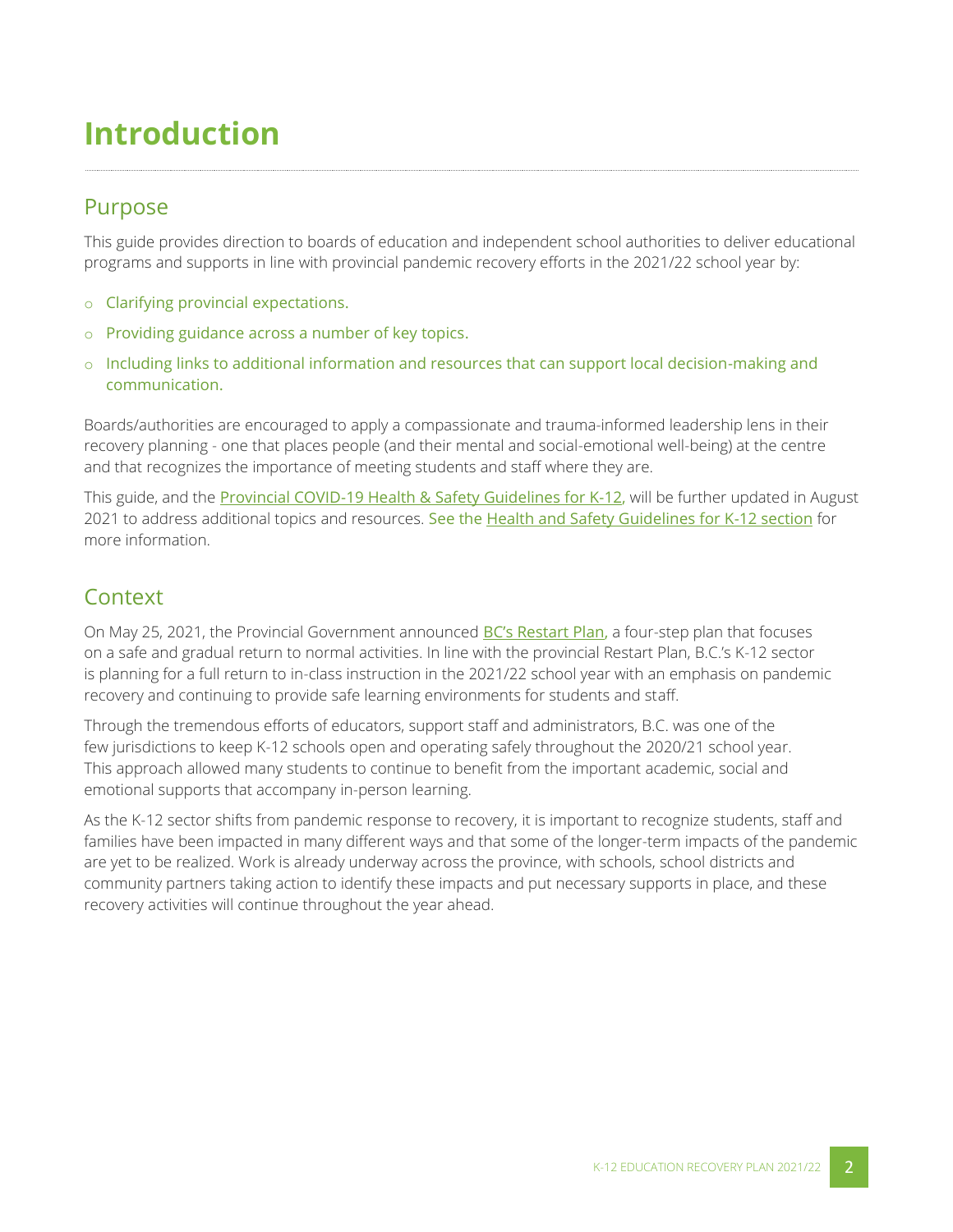## <span id="page-3-0"></span>**Guiding Principles**

British Columbia is recognized for its world-class curriculum modernization and strong culture of collaboration across the K-12 sector to support the diverse needs and aspirations of students.

Throughout the COVID-19 pandemic, Government, Indigenous communities, public health experts and education partners have worked together to keep public and independent schools open and safe, guided by science and using an evidence-informed approach. As part of B.C.'s pandemic recovery, the K-12 sector commits to building on our collective accomplishments and innovations, with a focus on addressing inequities exacerbated by the pandemic. The following principles will guide the K-12 sector throughout the 2021/22 school year:

- **1.** Fully re-engage all students through high-quality in-class instruction and innovative approaches to learning.
- **2.** Align health and safety procedures with public health guidance to support student and staff wellness, with a focus on mental health.
- **3.** Focus supports to address unique student and staff needs, recognizing the pandemic has impacted individuals and communities differently.
- **4.** Consult and work with First Nations, Métis and Inuit peoples to address the unique educational and learning needs of their communities.
- **5.** Engage and collaborate with parents/caregivers, staff, unions and community partners to develop local solutions.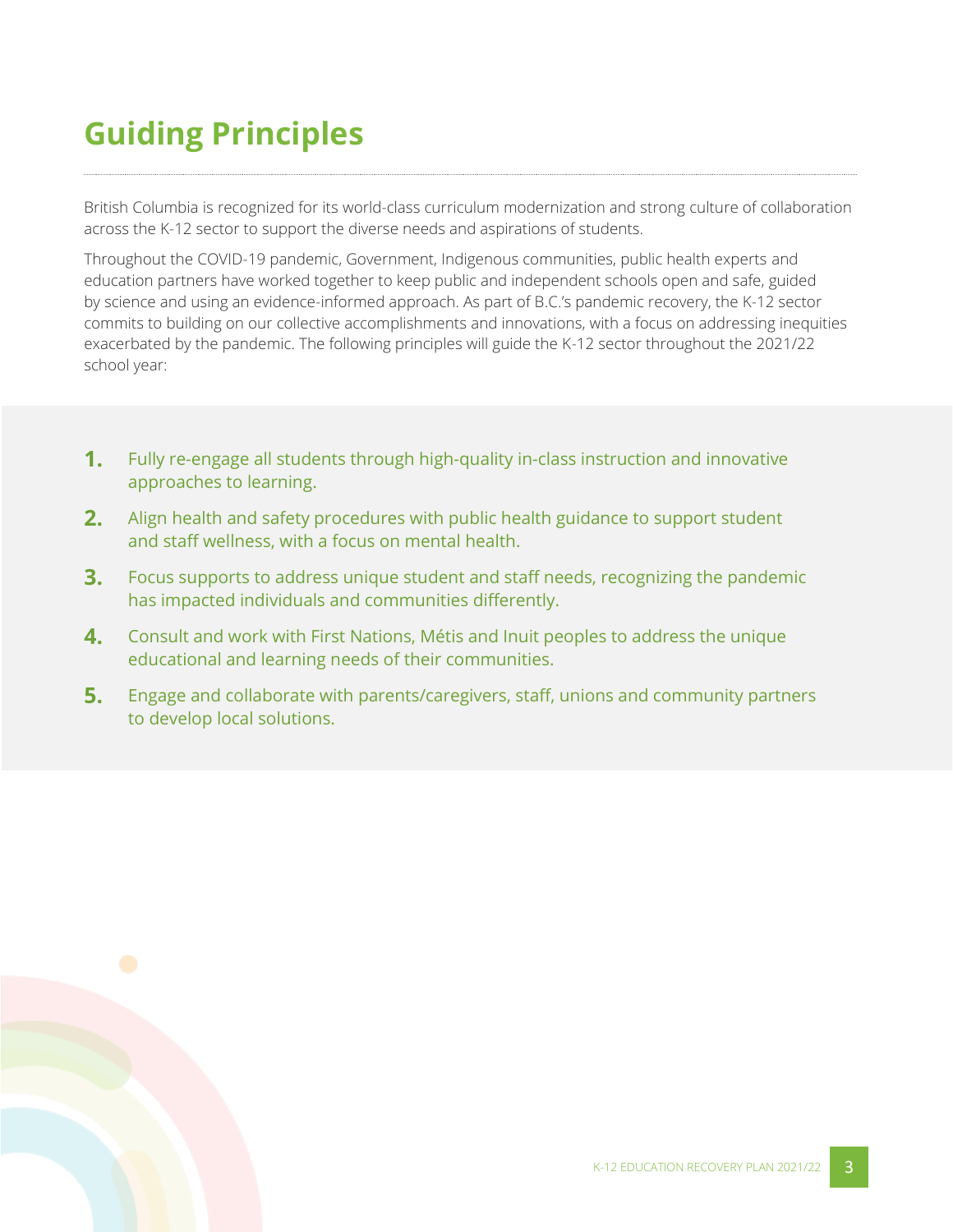### **Parent/Caregiver Options**

<span id="page-4-0"></span>As part of the return to full in-class instruction in September 2021, and in alignment with **[BC's Restart Plan](https://www2.gov.bc.ca/gov/content/covid-19/info/restart)**, learners and families can anticipate that their school/school district will:

- $\rightarrow$  Engage directly with all students and families to clearly communicate expectations and available educational program options for the 2021/22 school year.
- $\rightarrow$  Continue to implement health and safety measures in alignment with current public health direction and Ministry guidelines.
- $\rightarrow$  Emphasize social-emotional approaches to learning and communication as key components of pandemic recovery.
- $\rightarrow$  Be responsive and flexible in meeting individual student needs, including acknowledging and addressing impacts from the pandemic on learning and well-being.

Starting from age 5 or 6 until they reach the age of 16, children who are resident in British Columbia are required by the *[School Act](https://www.bclaws.gov.bc.ca/civix/document/id/complete/statreg/96412_00)* to take part in an educational program or course of studies. For the 2021/22 school year, parents/caregivers will continue to have the choice to:

- Enrol their child in a "bricks and mortar" public, independent or First Nation school.
- Enrol their child in an online/distributed learning program offered by a public, independent school or First Nation school.
- $\rightarrow$  Register their child for homeschooling prior to the start of the school year. With homeschooling, parents/caregivers are responsible for designing the educational program for their child and must register their child with either a public or independent school.

Parents/caregivers can choose a different option at any time during the school year, based on program availability and applicable board of education or independent school authority policies and procedures. There is no provincial expectation for boards of education or independent school authorities to offer transition programs for the 2021/22 school year.

Students with minority language rights under [section 23 of the Charter](https://www.justice.gc.ca/eng/csj-sjc/rfc-dlc/ccrf-ccdl/check/art23.html) have the right to attend an educational program provided in French.



#### ADDITIONAL RESOURCES

Information on [Classroom Alternatives:](https://www2.gov.bc.ca/gov/content/education-training/k-12/support/classroom-alternatives)  1. Online [and Distributed](https://www2.gov.bc.ca/gov/content/education-training/k-12/support/classroom-alternatives/online-distributed-learning) Learning 2. [Homeschooling](https://www2.gov.bc.ca/gov/content/education-training/k-12/support/classroom-alternatives/homeschooling)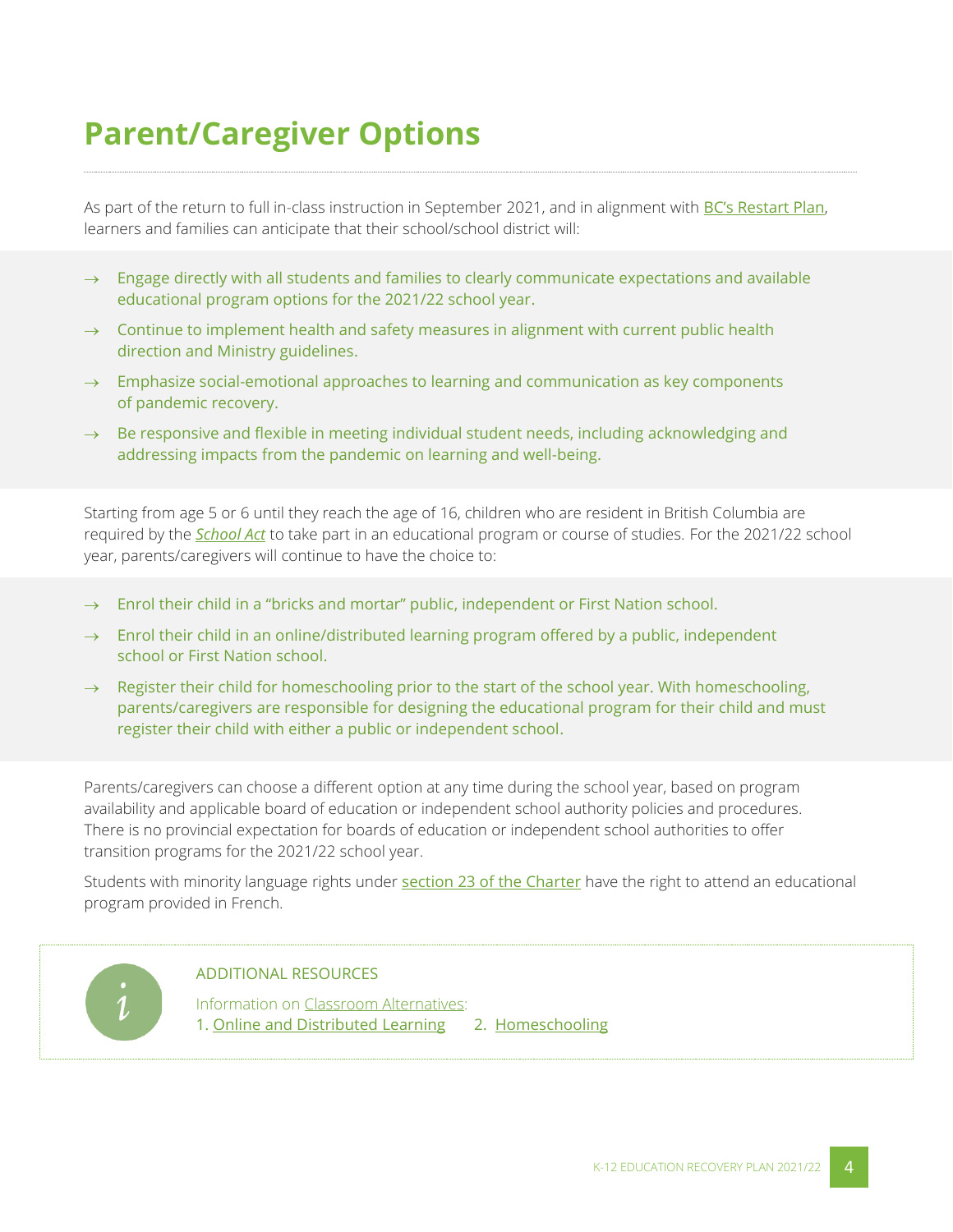### <span id="page-5-0"></span>Students and Parents/Caregivers with Immune Compromise or Medical Complexity

According to the BC Centre for Disease Control (BCCDC), most [children with immune compromise](http://www.bccdc.ca/health-info/diseases-conditions/covid-19/covid-19-and-children/children-with-immune-compromise) can follow the same precautions for COVID-19 as the general population and can safely attend in-class instruction.

In-class instruction may not be suitable for some children with severe immune compromise or medical [complexity,](http://www.bccdc.ca/Health-Professionals-Site/Documents/Children_medical%20complexity.pdf) which should be determined on a case-by-case basis in consultation with a medical health care provider. If in-class instruction is not right for the child, parents/caregivers who do not wish to register the child in an online/distributed learning program or home-schooling must obtain a doctor's note indicating the need for alternative learning arrangements due to health-related risks *(e.g. Homebound program).*  Boards/authorities are expected to work with these families to ensure access to learning and supports.

The Homebound program enables students to continue their educational program while absent from school for periods during the school year because of injury, disease, surgery, pregnancy, medical or psychological reasons, etc. Homebound program students stay within their school and school district while they are receiving their educational supports and can be welcomed back to in-class instruction at any time. More information on the Homebound program is available in the [Special Education Policy Manual](https://www2.gov.bc.ca/assets/gov/education/administration/kindergarten-to-grade-12/inclusive/special_ed_policy_manual.pdf) (p.37).



For more information on children with immune compromise or medical complexity, see BCCDC's [Pediatrics information.](http://www.bccdc.ca/health-professionals/clinical-resources/covid-19-care/clinical-care/pediatrics)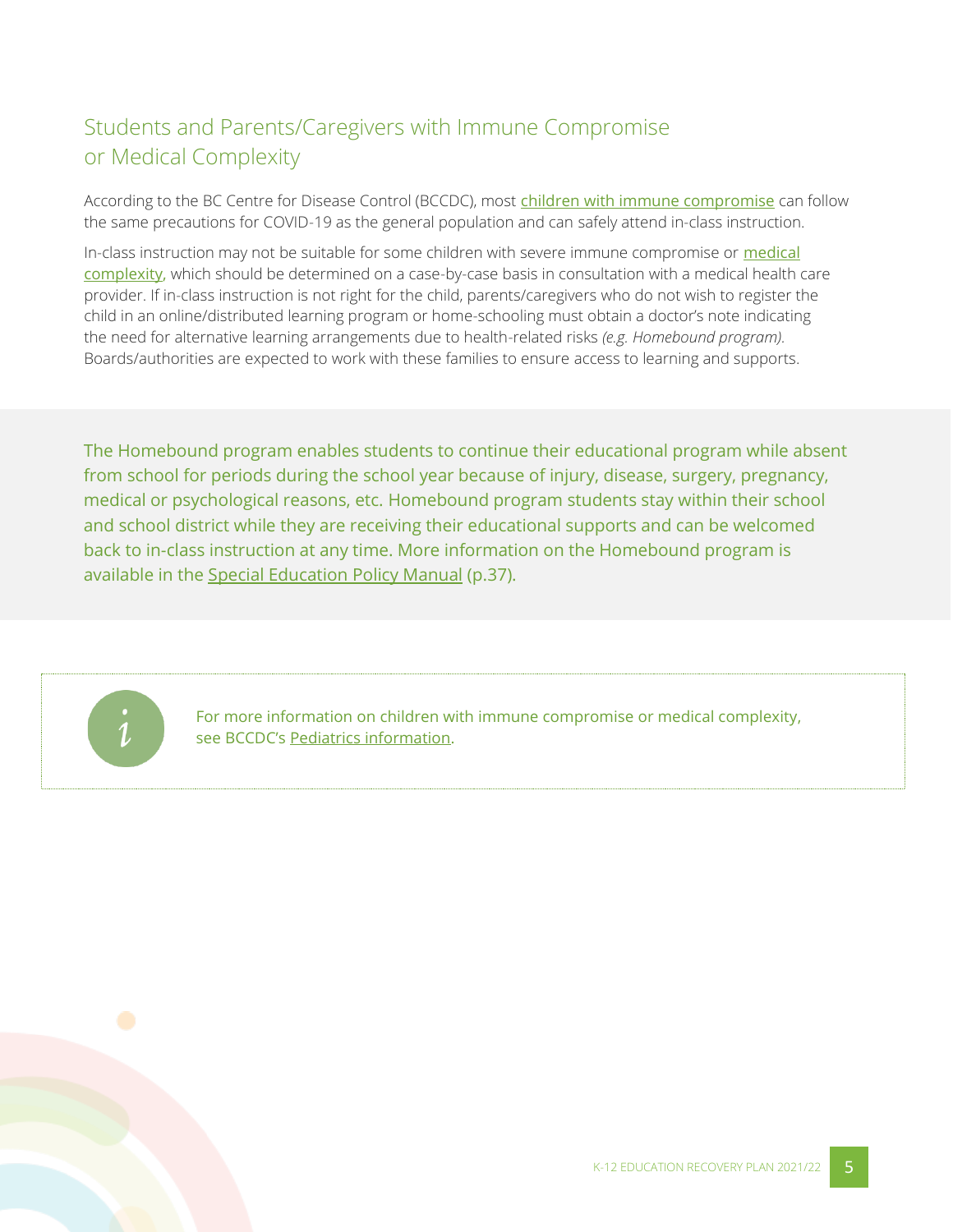### <span id="page-6-0"></span>**Health & Safety Standards & Guidelines for K-12**

#### <span id="page-6-1"></span>COVID 19 - Public Health Guidance for K-12 Schools

The BC Centre for Disease Control (BCCDC) issues [public health guidance for schools and school districts](http://www.bccdc.ca/Health-Info-Site/Documents/COVID_public_guidance/Guidance-k-12-schools.pdf) that outlines the infection prevention and exposure control measures recommended to maintain safe and healthy environments for students, families and staff.

BCCDC has released an [Outlook for the 2021-22 School Year](http://www.bccdc.ca/Health-Info-Site/Documents/COVID_public_guidance/Schools_Outlook.pdf) that summarizes what public health measures are expected for September. A full update to the BCCDC public health guidance for K-12 is planned for August 2021.

#### <span id="page-6-2"></span>Provincial K-12 Health & Safety Guidelines

The **[Provincial COVID-19 Health &](https://www2.gov.bc.ca/assets/gov/education/administration/kindergarten-to-grade-12/safe-caring-orderly/k-12-covid-19-health-safety-guidlines.pdf) Safety Guidelines for K-12** were developed by the Ministry of Education in collaboration with education partners and outline key health and safety requirements for B.C. schools. The Guidelines build on the BCCDC public health guidance for K-12 and address a broader range of content and expectations for schools and school districts. In case of any discrepancy between these two guidance documents, boards of education and independent school authorities should follow the provincial Health and Safety Guidelines.

<span id="page-6-3"></span>The provincial Guidelines will be revised in August 2021 in alignment with updated public health guidance for K-12 from BCCDC to outline expectations for the 2021/22 school year, including on topics such as gatherings and events, sports, extracurricular activities, field trips, cleaning and personal protective equipment *(including masks).* Until then, the current Guidelines *(dated April 16, 2021)* continue to apply.

#### WorkSafeBC Guidelines

WorkSafeBC has produced [protocols and resources](https://www.worksafebc.com/en/covid-19) to support safe workplace operations during the COVID-19 pandemic. WorkSafeBC also offers information on resolving concerns about unsafe work, health and safety resources, and key contacts for questions about workplace exposure to COVID-19.

WorkSafeBC is actively collaborating with the Office of the Provincial Health Officer on an approach to workplace health and safety that aligns with the steps outlined in [BC's Restart plan](https://www2.gov.bc.ca/gov/content/covid-19/info/restart). Direction to employers from WorkSafeBC will be updated as the Restart Plan progresses and will be aligned with information and guidance offered by Public Health.

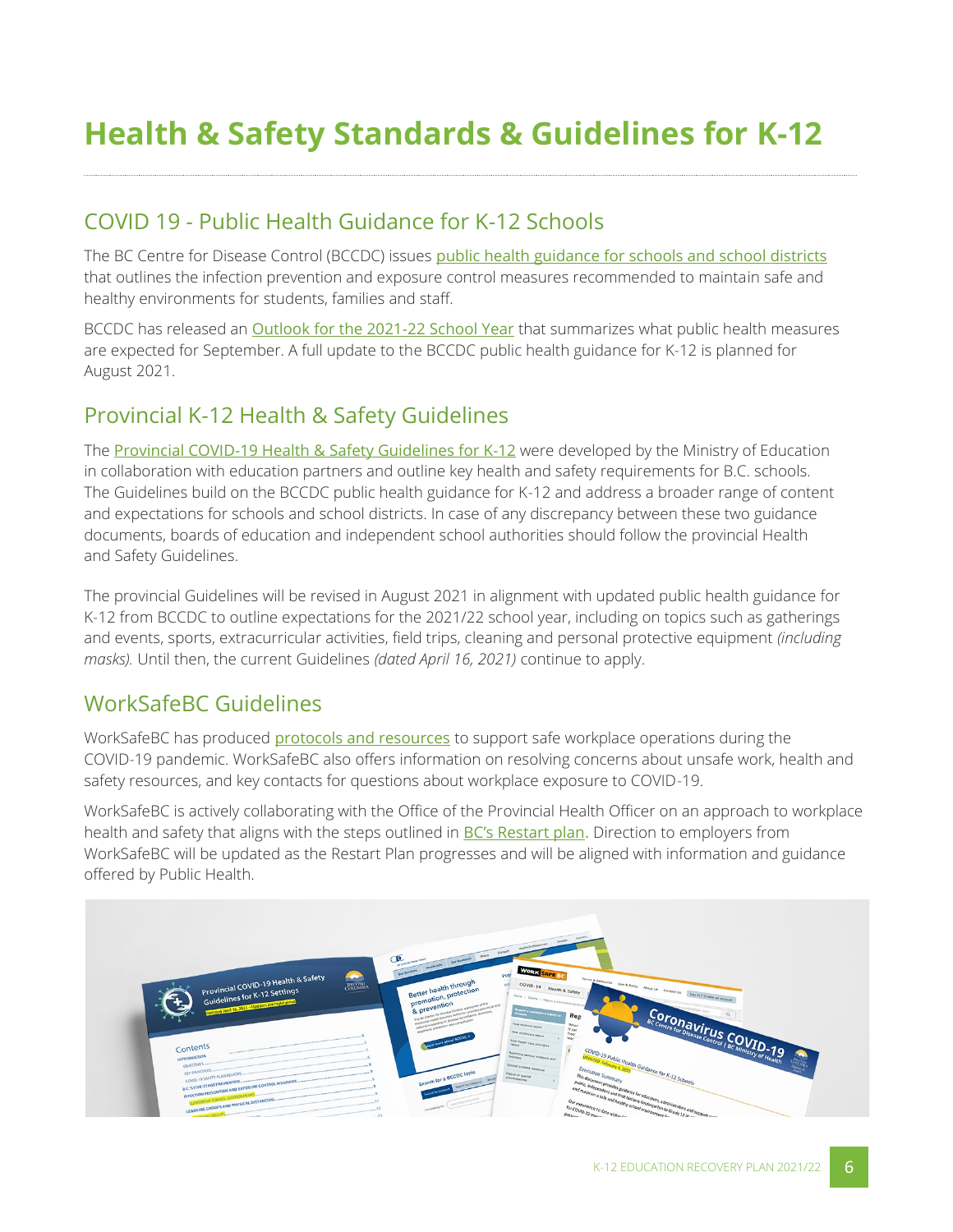### <span id="page-7-0"></span>**Identifying and Addressing Impacts on Learning and Well-Being**

Supporting the health and well-being of students, families and staff continues to be the top priority as the sector shifts into pandemic recovery. Boards of education and independent school authorities must develop processes for identifying and addressing pandemic impacts on student learning and well-being, with a focus on the *"whole child"* including literacy, numeracy, social-emotional development and mental health.

Some pandemic impacts may be able to be identified prior to school start, whereas others may not emerge until students and staff are back in school. Boards/authorities should continue to take early action to engage with staff, families and community partners, to identify initial needs and to prepare necessary supports and referral pathways.

Additional considerations for boards/authorities include:

- $\rightarrow$  At a provincial level, absenteeism for certain students in B.C., including Indigenous students, students with disabilities and diverse abilities, and students from low socioeconomic backgrounds was greater during the pandemic than in previous years.
	- o *Boards/authorities should continue to review their own local absenteeism patterns to help inform planning for specific supports.*
- $\rightarrow$  Some students will have been disconnected from educational programs (in-class or remote) for well over a year. Conversely, some students who attended full in-class instruction will have been significantly impacted by the pandemic in other ways.
	- o *K-12 recovery efforts should include a process for following up with every learner, to better understand their unique experiences and needs.*
- $\rightarrow$  Not all pandemic impacts are "negative".
	- o *Many schools implemented innovative approaches that had positive impacts on learning and well-being, and which may continue to be important components of pandemic recovery efforts.*
	- o *[Research from BCCDC during the pandemic](http://www.bccdc.ca/Health-Info-Site/Documents/Public_health_COVID-19_reports/Impact_School_Closures_COVID-19.pdf) reinforced that schools have protective effects on child and youth cognitive, social, emotional and physical well-being, and are a valuable source of nutrition and social support.*

#### <span id="page-7-1"></span>Learning

A range of approaches are already in place at the school/district level to assess student needs at the beginning of every year in the academic and social-emotional domains. This can include assessing for numeracy and literacy, reviewing previous student learning outcomes and utilizing various needs-based assessment tools.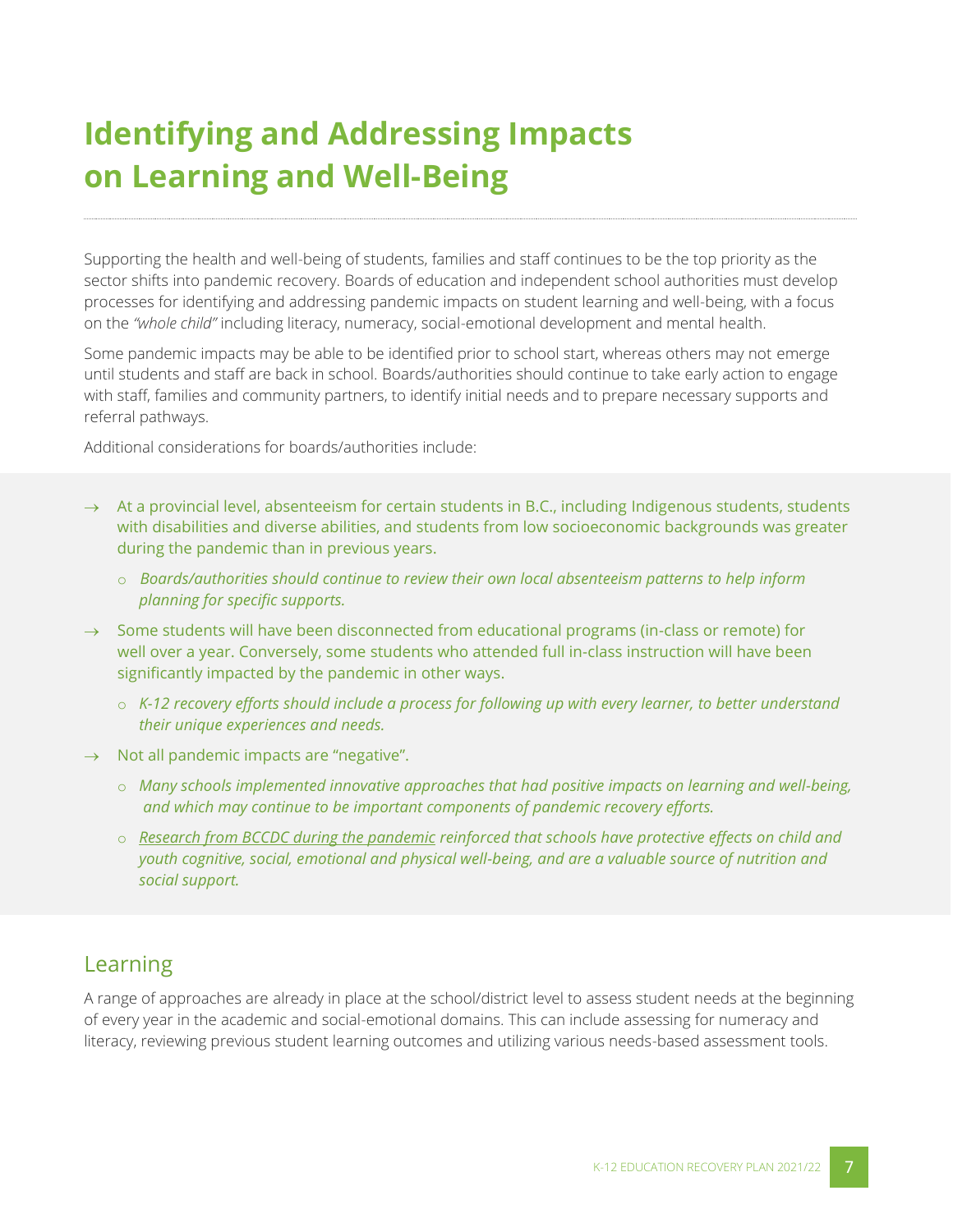In addition to annual processes already in place, schools and school districts should take the following actions prior to and during the 2021/22 school year:

- o Assess impacts on student learning as a result of the pandemic.
- o Develop and implement recovery strategies, including resources, supports and services to address these learning impacts.

To support the development of these approaches, schools and school districts should reference strategies already in place under the **[Framework for Enhancing Student Learning](https://www2.gov.bc.ca/gov/content/education-training/k-12/administration/legislation-policy/public-schools/framework)** to continuously improve the educational outcomes for all students and improve equity for Indigenous students, children and youth in care, and students with disabilities or diverse abilities.

Learning impact assessments should be done in alignment with any other assessments for students with [disabilities and diverse abilities and students requiring additional supports.](#page-12-0)

#### <span id="page-8-0"></span>Mental Health and Well-Being

As students, families and staff prepare for the start of the 2021/22 school year, it is important to highlight the role of the education system in supporting mental health and well-being through system-wide mental health prevention and promotion. At the school and classroom level, this includes an acknowledgement of the importance of supporting students to build resiliency, coping skills and knowledge that contribute to their overall wellbeing.

In September 2020, the Ministry of Education released the [Mental Health in Schools \(MHiS\) Strategy,](https://www2.gov.bc.ca/assets/gov/erase/documents/mental-health-wellness/mhis-strategy.pdf) outlining a vision and pathway to create and sustain school environments that support well-being and positive mental health.

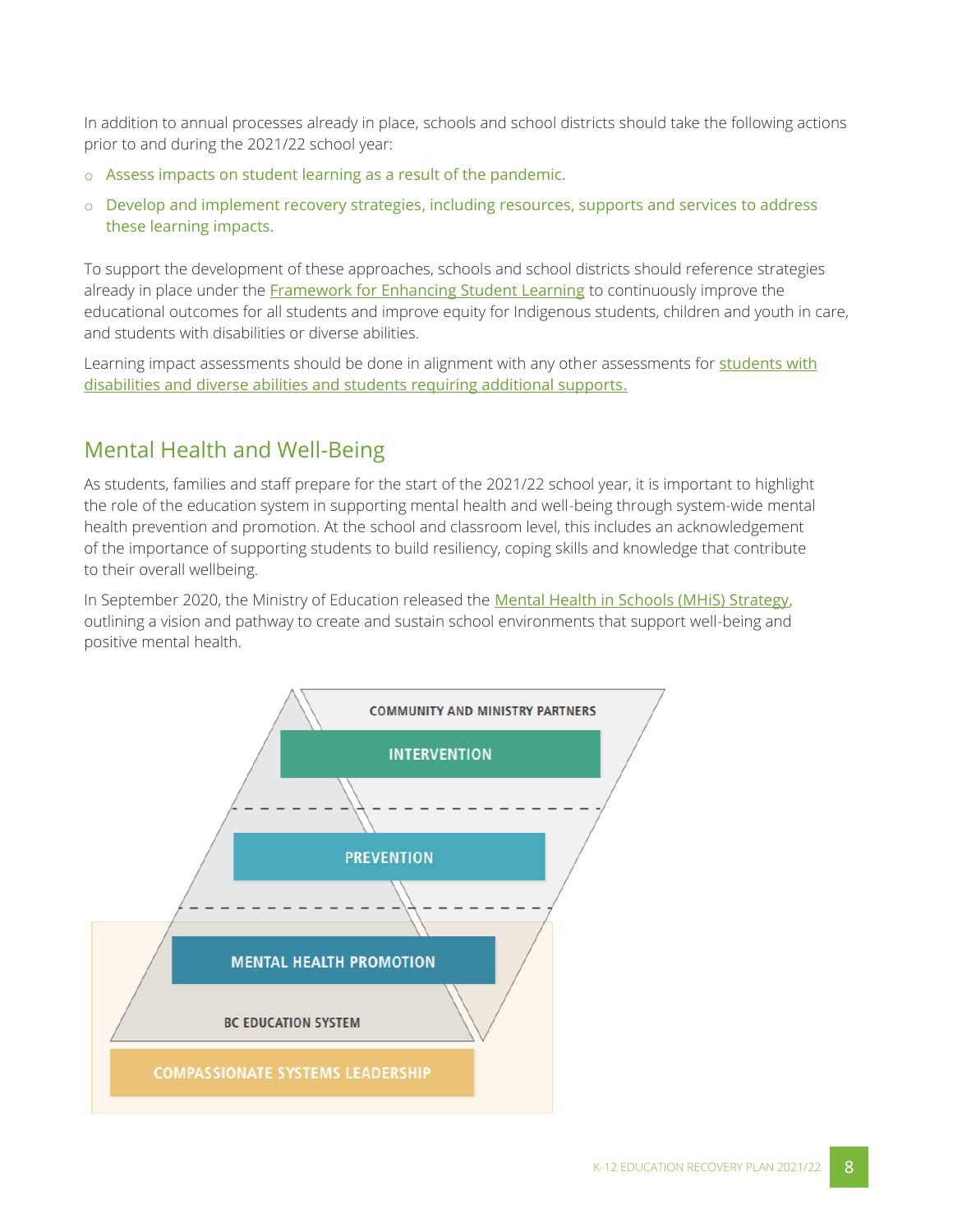The MHiS Strategy embeds positive mental health and wellness programs and services for students in all areas, including school culture, leadership, curriculum and learning environments, through three core elements:

#### 1. Compassionate Systems Leadership 2. Capacity Building 3. Mental Health in the Classroom

In partnership with the BCCDC, the Ministry initiated a Mental Health School Start-Up Working Group with membership from education, mental health, and government partners. The working group is reviewing data and research, exploring the impact of COVID-19 on mental health and wellbeing, and working collaboratively to develop a Mental Health Actions and Resources supplement that will be released in July 2021.

The Actions and Resources supplement will build upon the MHiS Strategy, and efforts currently underway at all levels of the education system to support the mental health and well-being of students and staff in response to the pandemic. The supplement will provide an overview of recommended areas of focus in response to the pandemic, including cultural humility and cultural safety, as well as specific actions and resources to support recovery efforts.

#### ADDITIONAL RESOURCES:

[erase](https://www2.gov.bc.ca/gov/content/erase/mental-health) (Expect Respect and a Safe Education) hosts a range of mental health and well-being resources for students and families.

WorkSafeBC resources: [Managing the mental health effects of COVID-19 in the workplace:](https://can01.safelinks.protection.outlook.com/?url=https%3A%2F%2Fwww.worksafebc.com%2Fen%2Fresources%2Fhealth-safety%2Fbooks-guides%2Fmanaging-mental-health-effects-covid-19-guide-for-employers%3Flang%3Den%26origin%3Ds%26returnurl%3Dhttps%253A%252F%252Fwww.worksafebc.com%252Fen%252Fforms-resources%2523sort%253DDate%2526q%253Dmental%252520health%2526f%253Atopic-facet%253D%255BHealth%252520%252526%252520Safety%255D%2526f%253Atopic-health-safety-facet%253D%255BCOVID-19%255D%2526f%253Alanguage-facet%253D%255BEnglish%255D&data=04%7C01%7CScott.Beddall%40gov.bc.ca%7C460427996d4f4fb466d308d927a7dd15%7C6fdb52003d0d4a8ab036d3685e359adc%7C0%7C0%7C637584424184574753%7CUnknown%7CTWFpbGZsb3d8eyJWIjoiMC4wLjAwMDAiLCJQIjoiV2luMzIiLCJBTiI6Ik1haWwiLCJXVCI6Mn0%3D%7C1000&sdata=3PkPlZth7GGZUDiG0FmIgzZrpzJJZdmHs2VjdqgyGSE%3D&reserved=0) A guide for employers

[Addressing the mental health effects of COVID-19 in the workplace: A guide for workers](https://can01.safelinks.protection.outlook.com/?url=https%3A%2F%2Fwww.worksafebc.com%2Fen%2Fresources%2Fhealth-safety%2Fbooks-guides%2Faddressing-mental-health-effects-covid-19-guide-for-workers%3Flang%3Den%26origin%3Ds%26returnurl%3Dhttps%253A%252F%252Fwww.worksafebc.com%252Fen%252Fforms-resources%2523sort%253DDate%2526q%253Dmental%252520health%2526f%253Atopic-facet%253D%255BHealth%252520%252526%252520Safety%255D%2526f%253Atopic-health-safety-facet%253D%255BCOVID-19%255D%2526f%253Alanguage-facet%253D%255BEnglish%255D&data=04%7C01%7CScott.Beddall%40gov.bc.ca%7C460427996d4f4fb466d308d927a7dd15%7C6fdb52003d0d4a8ab036d3685e359adc%7C0%7C0%7C637584424184584745%7CUnknown%7CTWFpbGZsb3d8eyJWIjoiMC4wLjAwMDAiLCJQIjoiV2luMzIiLCJBTiI6Ik1haWwiLCJXVCI6Mn0%3D%7C1000&sdata=TbSw8JYCH4YRGm57JUB1GvF%2Fm2us59003vgrRdeuLdY%3D&reserved=0)

#### <span id="page-9-0"></span>Trauma-informed Practice

Trauma-informed practice is a compassionate lens of understanding that is helpful to all children, youth and adults, especially those who have experienced traumatic events including the emotional and traumatic impact of a pandemic. Trauma-informed practice includes:

- $\rightarrow$  Providing inclusive and compassionate learning environments.
- Understanding coping strategies.
- $\rightarrow$  Supporting independence.
- Helping to minimize additional stress or trauma by addressing individual needs of students and staff.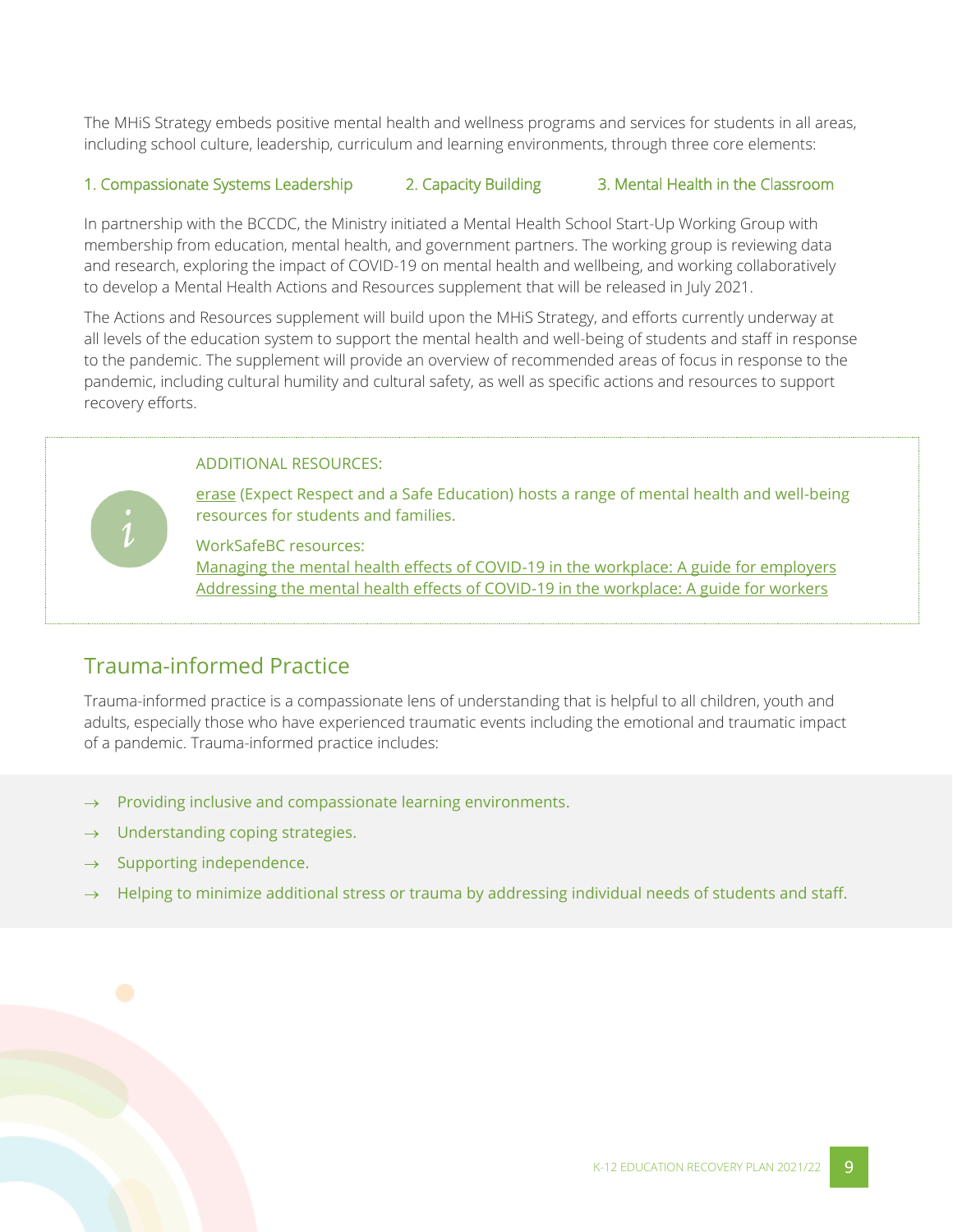Use of regular needs-based "check-ins" and surveys can assist in gathering important data to inform what level of trauma response and recovery will be necessary to support individuals and the school community. School and school district staff should also practice cultural awareness, sensitivity and humility regarding the complex and devastating history that pandemics have had on many Indigenous communities, as part of an effort to create culturally safe school environments

Some students may have experienced elements of trauma during the pandemic. Educators and support staff should be aware of changes in student behaviour, including trauma-related behaviours which may include fear; hyperactivity; aggression; body aches and pain; depression; self-harming behaviours; excessive shyness; or withdrawal. To support educators and staff in identifying and responding to the needs of students who have experienced trauma, the Ministry has created [trauma-informed practice resources](https://mytrainingbc.ca/traumainformedpractice/) that are available on the [erase website.](http://erase.gov.bc.ca/)

Additional resources are available to assist schools and school districts in supporting students, staff and their families in pandemic recovery and transitions back to full in-class instruction:

- o [Building Compassionate Communities in a New Normal -](https://www.openschool.bc.ca/compassionatecommunities/) *webinar*
- o Linda O'Neill [Trauma Informed in the Classroom](http://web.unbc.ca/~loneill/onesheet.pdf)
- o [Ministry of Children and Family Development: Healing Families, Helping Systems:](https://www2.gov.bc.ca/assets/gov/health/child-teen-mental-health/trauma-informed_practice_guide.pdf)  [A Trauma-Informed Practice Guide for Working with Children, Youth and Families](https://www2.gov.bc.ca/assets/gov/health/child-teen-mental-health/trauma-informed_practice_guide.pdf)
- o [North American Centre for Threat Assessment &](https://nactatr.com/news/files/EducationSpecialConsideration.pdf) Trauma Response: [Education as a Special Consideration](https://nactatr.com/news/files/EducationSpecialConsideration.pdf)

### <span id="page-10-0"></span>**Indigenous Students (First Nations, Métis and Inuit)**

#### <span id="page-10-1"></span>First Nations Students Living on Reserve

Some First Nations communities may continue to take increased safety measures during the pandemic recovery phase or still be under states of emergency as the 2021/22 school year begins. This may mean that some First Nations learners will not be able to attend in-person classes.

First Nations have the authority to declare states of emergency and have responsibility for the education of their citizens. In the spirit of Reconciliation and consistent with the *[Declaration on the Rights of Indigenous](https://www2.gov.bc.ca/gov/content/governments/indigenous-people/new-relationship/united-nations-declaration-on-the-rights-of-indigenous-peoples)  [Peoples Act](https://www2.gov.bc.ca/gov/content/governments/indigenous-people/new-relationship/united-nations-declaration-on-the-rights-of-indigenous-peoples)*, boards of education and independent schools *(excluding First Nations independent schools)* are expected to engage with First Nations communities who have First Nation students living in community *(on-reserve)* enrolled in the school district/school as soon as possible to discuss return to school plans for September. This will help to identify potential accommodations needed to support students who may not be returning to in-person classes.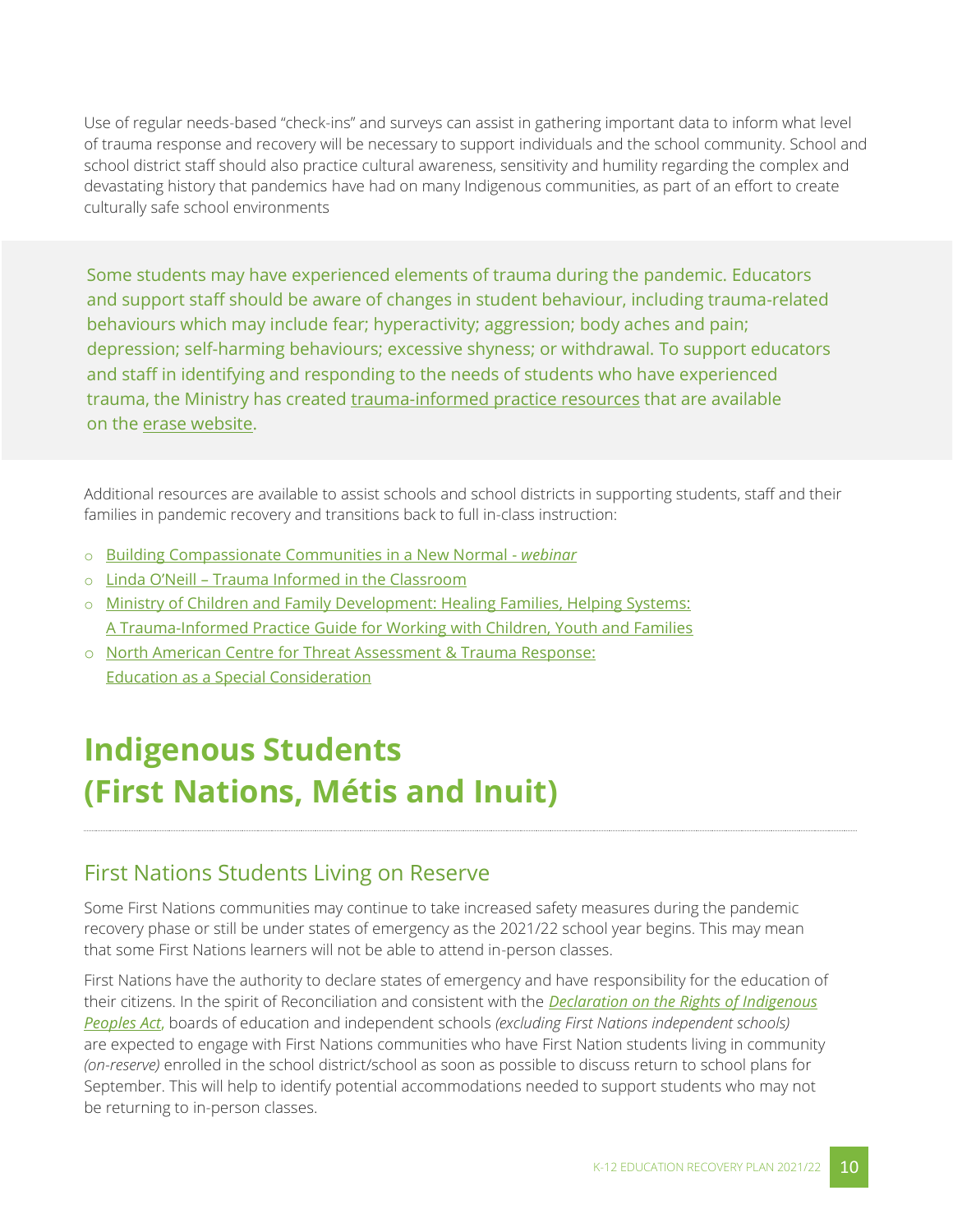#### <span id="page-11-0"></span>Indigenous Student Success and Achievement

Boards of education and independent school authorities are expected to continue to support equitable outcomes and opportunities for all Indigenous learners by maintaining Indigenous student supports and collaboration with Indigenous communities and education partners. Boards/authorities are expected to collaborate with local First Nations, Métis Chartered communities and Indigenous communities on any changes/updates to the delivery of any programs including Indigenous language and culture services.

The COVID-19 pandemic has had a disproportionate impact on Indigenous communities. Boards/authorities should identify Indigenous students whose educational outcomes may have been negatively impacted during the pandemic and make accommodations to ensure these students are supported. The needs of Indigenous students who require additional supports should be planned for and prioritized in partnership with parents/caregivers and communities.

Boards of education are also expected to engage with First Nations to identify the transportation needs of First Nation students living on reserve and attending in-person classes. Collaboration between boards and First Nations is necessary to ensure there are equitable and safe transportation opportunities as students return to in-class instruction.

Additional considerations for boards/authorities include:

- $\circ$  Collaboration between teachers and Indigenous support staff on the development of Indigenous students' learning plans, including ensuring the integration of language and culture into these plans.
- o Awareness and sensitivity regarding the complex and devastating history that pandemics have had on many Indigenous communities.
- o Understanding that some Indigenous families and communities may continue to take increased safety measures, which may mean that some students will not be able to attend in-person instruction in September.

#### Communication

Boards/authorities have an obligation to inform and communicate with the First Nations they serve regarding learning plans for Nominal Roll students, Enhancement Agreement goals and Equity Action Plans, Local Education Agreements and Joint Transportation Plans.

Boards/authorities are expected to inform and communicate with the local Métis Chartered communities regarding the learning plans, Enhancement Agreement goals and Equity Action Plans for Métis students.

ADDITIONAL RESOURCES

[Indigenous Education in British Columbia](https://www2.gov.bc.ca/gov/content?id=D6B861666B084A04BBC7E31529BB6576) [Indigenous Education Teaching Tools and Resources](https://curriculum.gov.bc.ca/curriculum/indigenous-education-resources) **[BC Tripartite Education Agreement \(BCTEA\)](http://www.fnesc.ca/bctea/)** [Métis Nation BC Chartered Communities](https://www.mnbc.ca/communities/)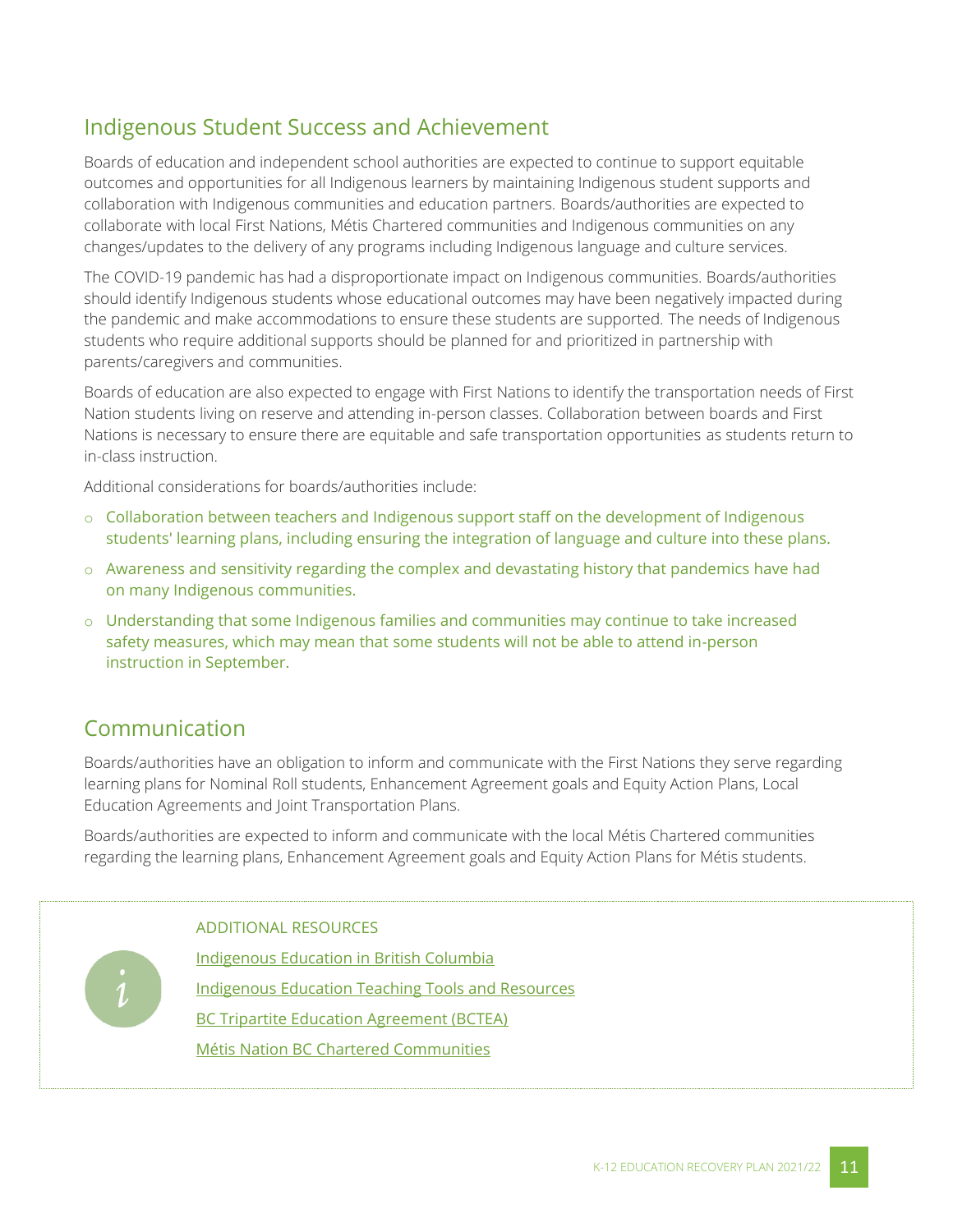### <span id="page-12-0"></span>**Students with Disabilities/Diverse Abilities and Students Requiring Additional Support**

Boards of education and independent school authorities should identify students impacted by the pandemic who require additional supports, and ensure supports are in place.

As per regular policy and procedures, learning plans such as Student Learning Plans (SLP), Individual Education Plans (IEP), and Annual Instruction Plans (AIP) should be put in place as soon as possible to support the student's learning. These plans should be based on needs, goals, and strategies articulated in existing plans with additional attention on any additional supports or services, including access to mental health supports, required as a part of recovery.

#### COMMUNICATION WITH PARENTS/CAREGIVERS

Regular connections between staff, families and students can happen in a variety of ways and should begin well in advance of the start of the school year. Given the numerous impacts of the pandemic on families, communications should focus on relationship, connection, and lowering anxieties. Parents/ guardians' feedback indicates that relevant, clear and concise information increases their sense of trust and collaboration.

#### **EXAMPLES OF STUDENTS WHO REQUIRE ADDITIONAL SUPPORT:**

- Some children and youth in care
- Students not yet meeting literacy expectations
- $\rightarrow$  Students at risk of not graduating
- $\rightarrow$  Students requiring mental health or substance use supports
- $\rightarrow$  Students with serious medical conditions
- $\rightarrow$  Students who may be at-risk due to the situation in their home environment
- $\rightarrow$  A student with a disability who has been destabilizing due to changes in their routine
- Students *(including adult learners)* whose educational outcomes may have been negatively impacted during periods of limited in-class instruction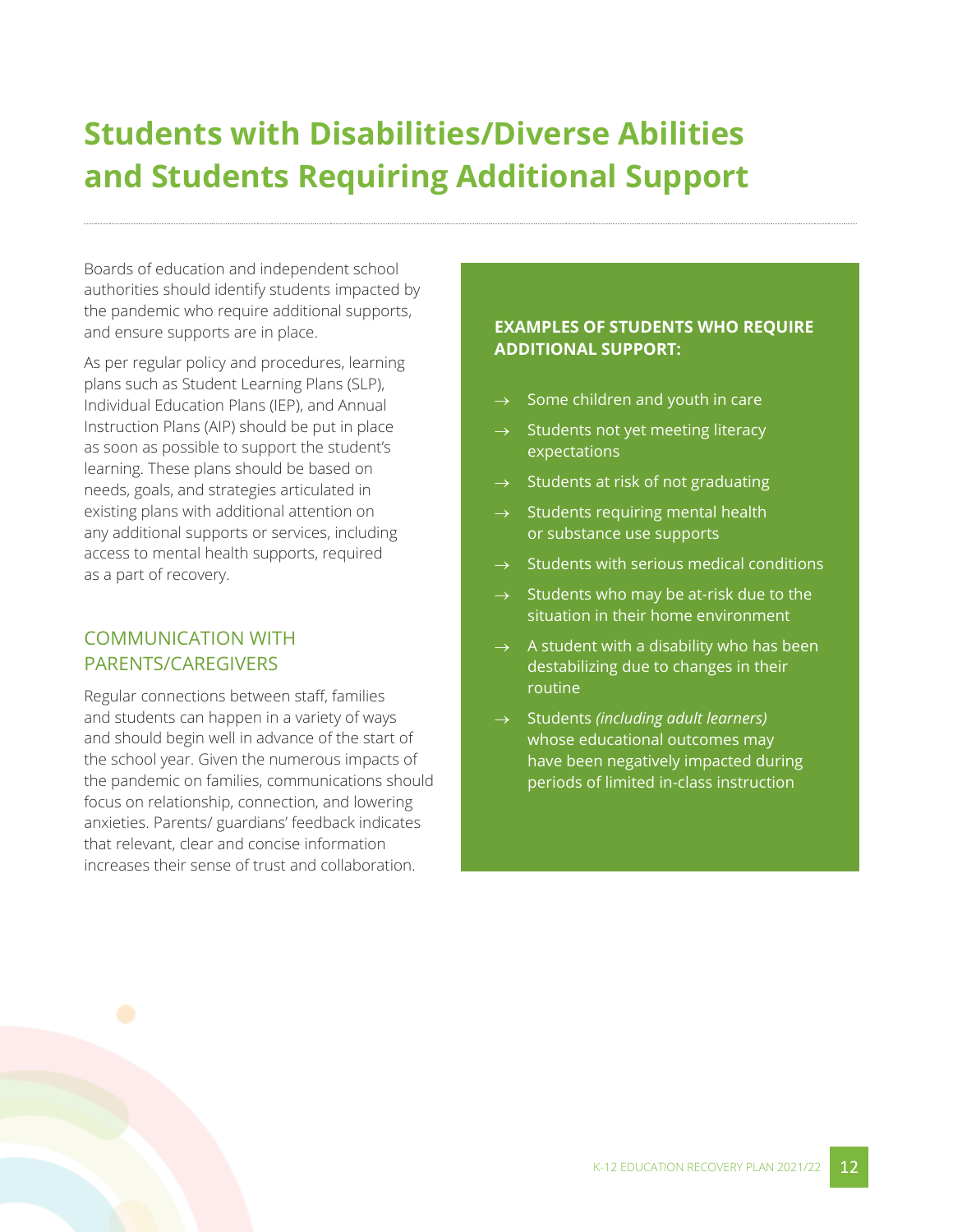#### MCFD SUPPORTS FOR FAMILIES

At a provincial level, the Ministry of Education and the Ministry of Children and Family Development (MCFD) continue to work together in an integrated manner to support students with disabilities/diverse abilities and learners requiring additional support. At the local level, boards/authorities are encouraged to work with MCFD and Delegated Aboriginal Agencies (DAA) to support coordination of services during recovery.

Supports and services provided by MCFD/DAA should be returning to pre-pandemic states and will become more consistent across communities. Boards/authorities are encouraged to work collaboratively with MCFD/DAA to explore the needs of families during recovery to enable students to maintain stability while returning to the educational setting.

#### SUPPORTS FOR STUDENTS WITH SERIOUS MEDICAL CONDITIONS

[Nursing Support Services for children and families](http://www.bcchildrens.ca/our-services/sunny-hill-health-centre/our-services/nursing-support) include referrals, in-home nursing respite, delegated care, and at home program assessments.

See the [Students and Parents/Caregivers with Immune Compromise or Medical Complexity section](#page-5-0) for more information on the Homebound Program.

#### ADDITIONAL RESOURCES

Many organizations that provided assistance to families prior to and during the COVID-19 pandemic continue to operate. Families are encouraged to seek support from agencies they are familiar with and that they have accessed previously.

[Special Educational Services: A Manual of Policy, Practices and Guidelines](https://www2.gov.bc.ca/assets/gov/education/administration/kindergarten-to-grade-12/inclusive/special_ed_policy_manual.pdf) is a single point of reference providing legislation, policy and guidelines to support the delivery of inclusive education supports and services. More information is also available in this list of resources for parents/caregivers of children with disabilities [and diverse abilities.](https://www2.gov.bc.ca/assets/download/FC08147DF5C4438F93059C8E7BFF37B0)

[Provincial Outreach Programs](https://www2.gov.bc.ca/assets/download/76D122D4D418492E8F5862566C4E0D63) are available to support boards/authorities through professional learning, resources, consultation and training during recovery.

#### <span id="page-13-0"></span>Considerations and Planning for Children and Youth in Care

Children and youth in care often face unique circumstances and stressful events in their lives, in addition to those experienced because of the pandemic, that can affect their ability to learn - including separation from family members and their broader community. During the pandemic, physical visitations with family members may have been restricted, making children and youth in care feel even more alone and requiring additional support to feel connected at school.

Monitoring school attendance of children and youth in care and supporting their connections to peers, trusted adults, and the broader school community is critically important during the recovery phase. For Indigenous children and youth, maintaining connection to their culture, Indigenous community and land is vital for maintaining their well-being.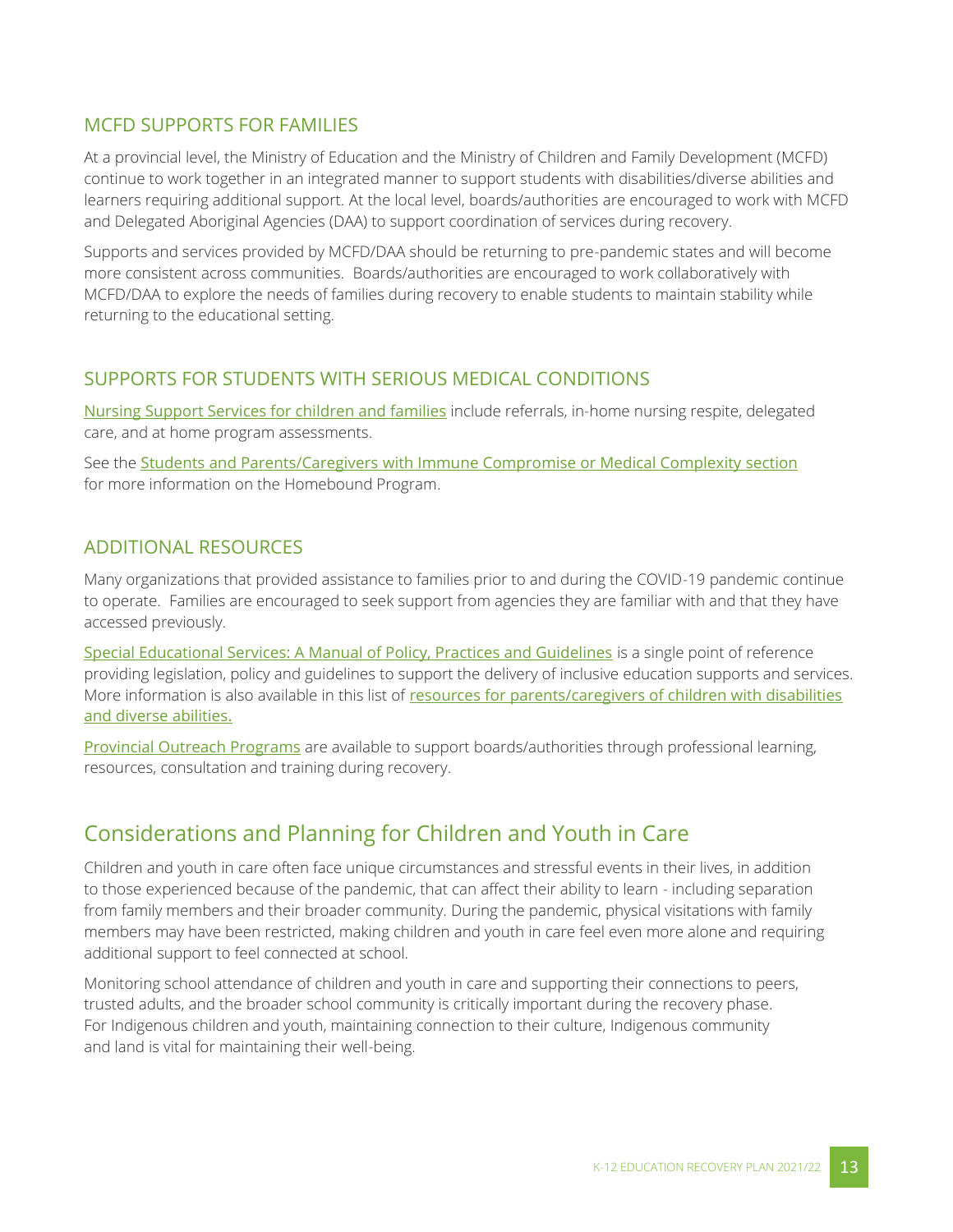Collaboration needs to continue between boards/authorities and MCFD or Delegated Aboriginal Agencies to ensure the needs of students who are in government care are considered in collaboration with social workers, caregivers, and students themselves. A range of options should be considered to ensure both children and youth in care and their caregivers are supported. It is also important to connect children and youth in care with service providers that can help address any food security and mental health concerns that may be a result of the pandemic.

### <span id="page-14-0"></span>**International and Boarded Students**

#### <span id="page-14-1"></span>Program Continuity

International Students and boarding students who are resident in the province of B.C. will follow the same education program protocols as domestic students for the 2021/22 school year.

School District 73 Business Company ("SD73BC") is currently the only authorized provider of online/distributed learning for international students who are not in the province. The Ministry has authorized SD73BC to enter into agreement with boards of education and independent school authorities to arrange a limited number of online courses for their students who are unable to come to B.C. for the start of the 2021/22 school year. However, all students who engage in these online courses must confirm that they intend to come to B.C. to enrol with a board or authority as a resident student as soon as it is safe and practicable to do so. Students located outside of B.C. who study with SD73BC pursuant to this arrangement will not earn course credit until they arrive in B.C. and enrol with a board or authority who will complete an equivalency review of courses undertaken with SDBC73 and award course credit where appropriate.

#### <span id="page-14-2"></span>Self-Isolation for New and Returning Students

As of the date of this document, all international students arriving in, or returning to, B.C. are required by law to self-isolate for 14 days. Students are also required to submit a self-isolation plan and complete the federal ArriveCAN application for approval prior to their return to B.C., or upon arrival. More information is available on the [provincial government website.](https://www2.gov.bc.ca/gov/content/safety/emergency-preparedness-response-recovery/covid-19-provincial-support/self-isolation-on-return)

As per requirements from Immigration, Refugees and Citizenship Canada, boards/authorities must abide by provincial and federal health and safety guidelines for receiving international students, including ensuring that students have a place to quarantine or self-isolate upon arrival. Schools and school districts should communicate any related expectations to the homestay family and check-in with the family on a regular basis to ensure that the student is following required quarantine or self-isolation protocols.